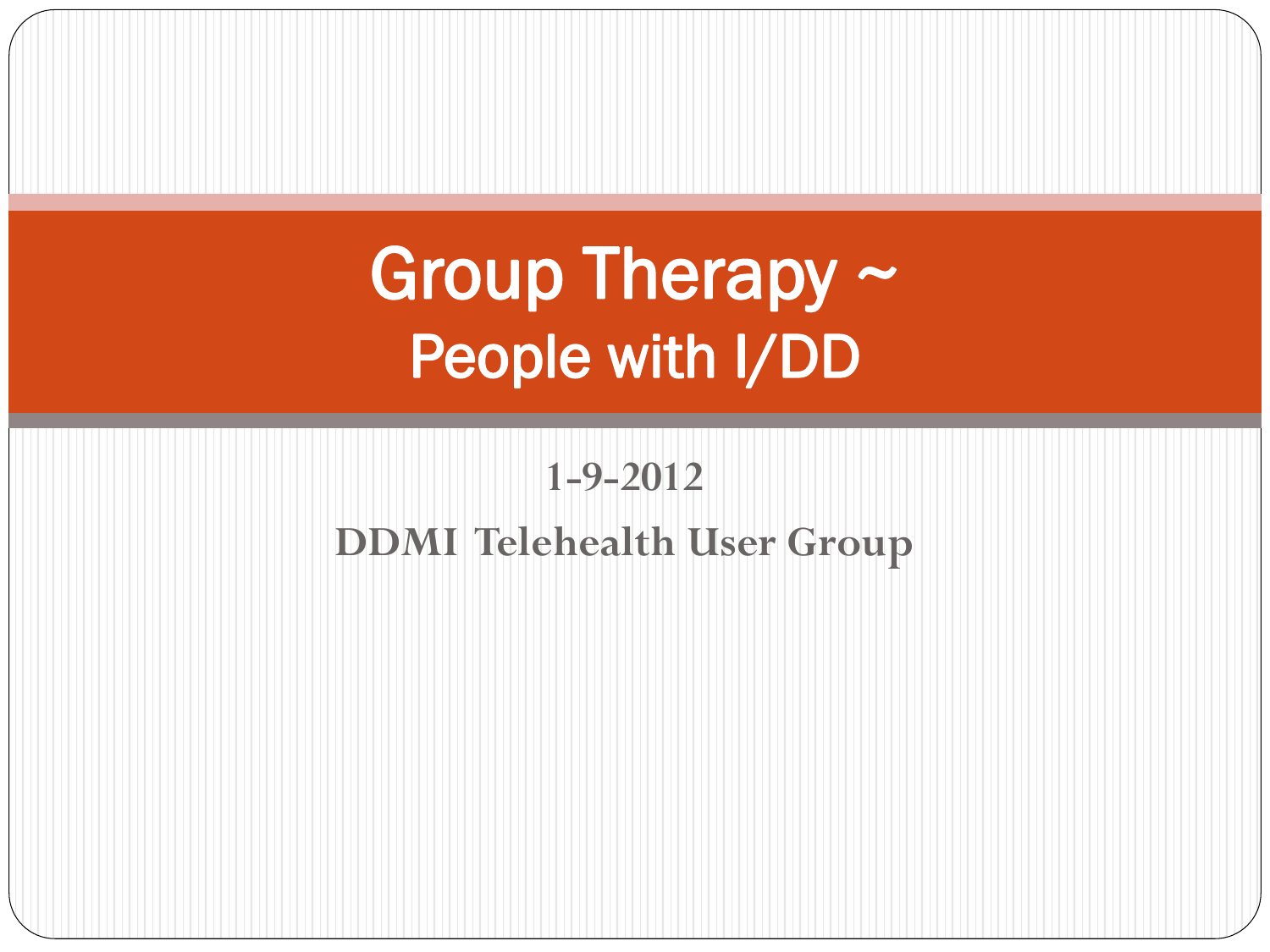# Types of Groups

- **Open**
	- **Can enter at various intervals; "rolling admission"**
- **Closed**
	- **Fixed number of individuals**
	- **Often limited duration**
- **Specific gender**
	- **Comfort around trauma issues**
- **Disorder specific**
	- **Personality disorder**
	- **Medical/psychiatric conditions**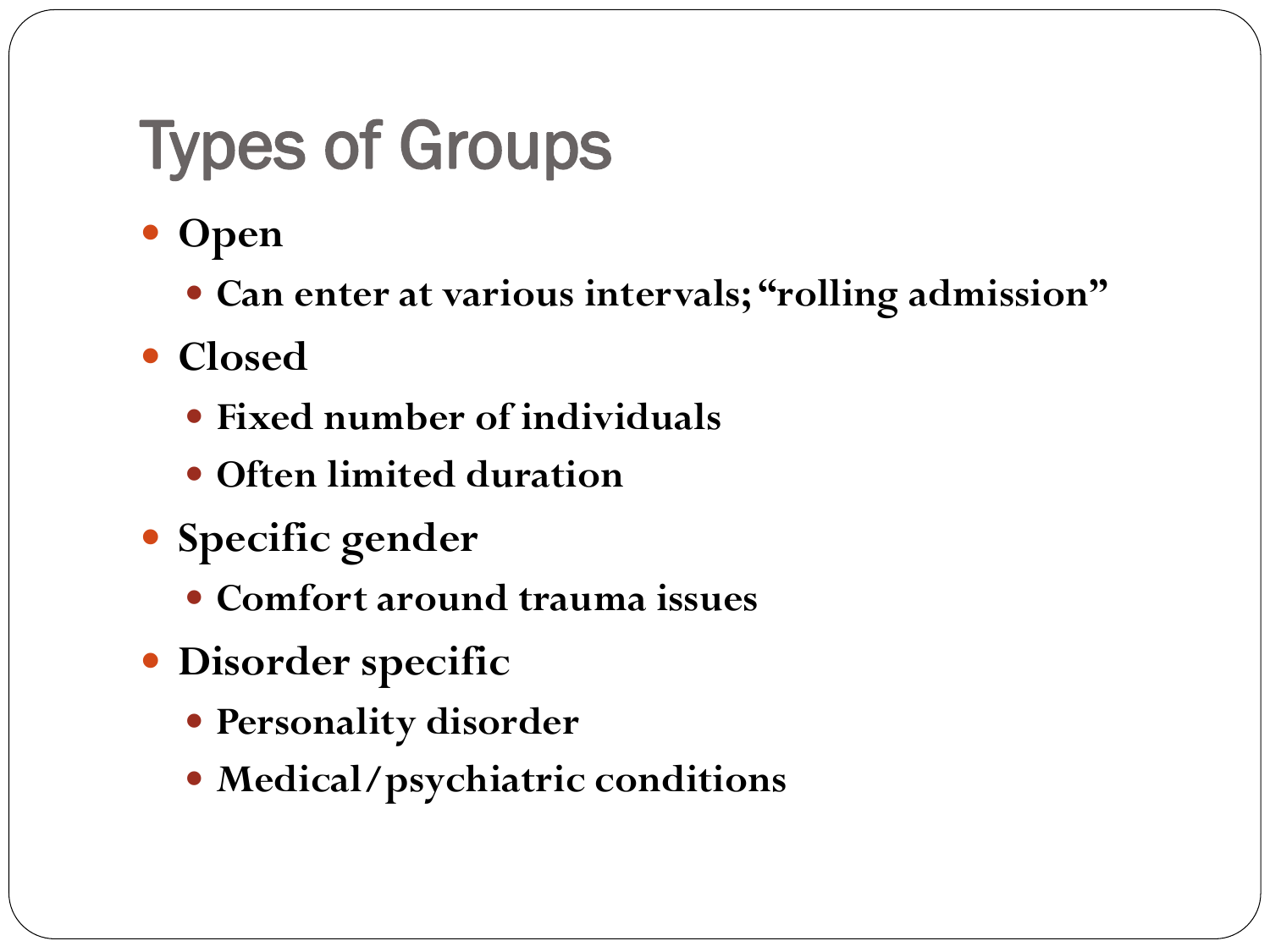# Purpose of Group Tx

- **Support**
	- **Medical/non-medical models**
	- **Non-confrontation about avoidance**
	- **Skills training**
- **Interpersonal change**
	- **Assumption is that there is desire for psychological intra-personal and inter-personal change**
	- **Importance of noting interaction and experience within group setting**
- **Socialization** 
	- **Often done without leaders**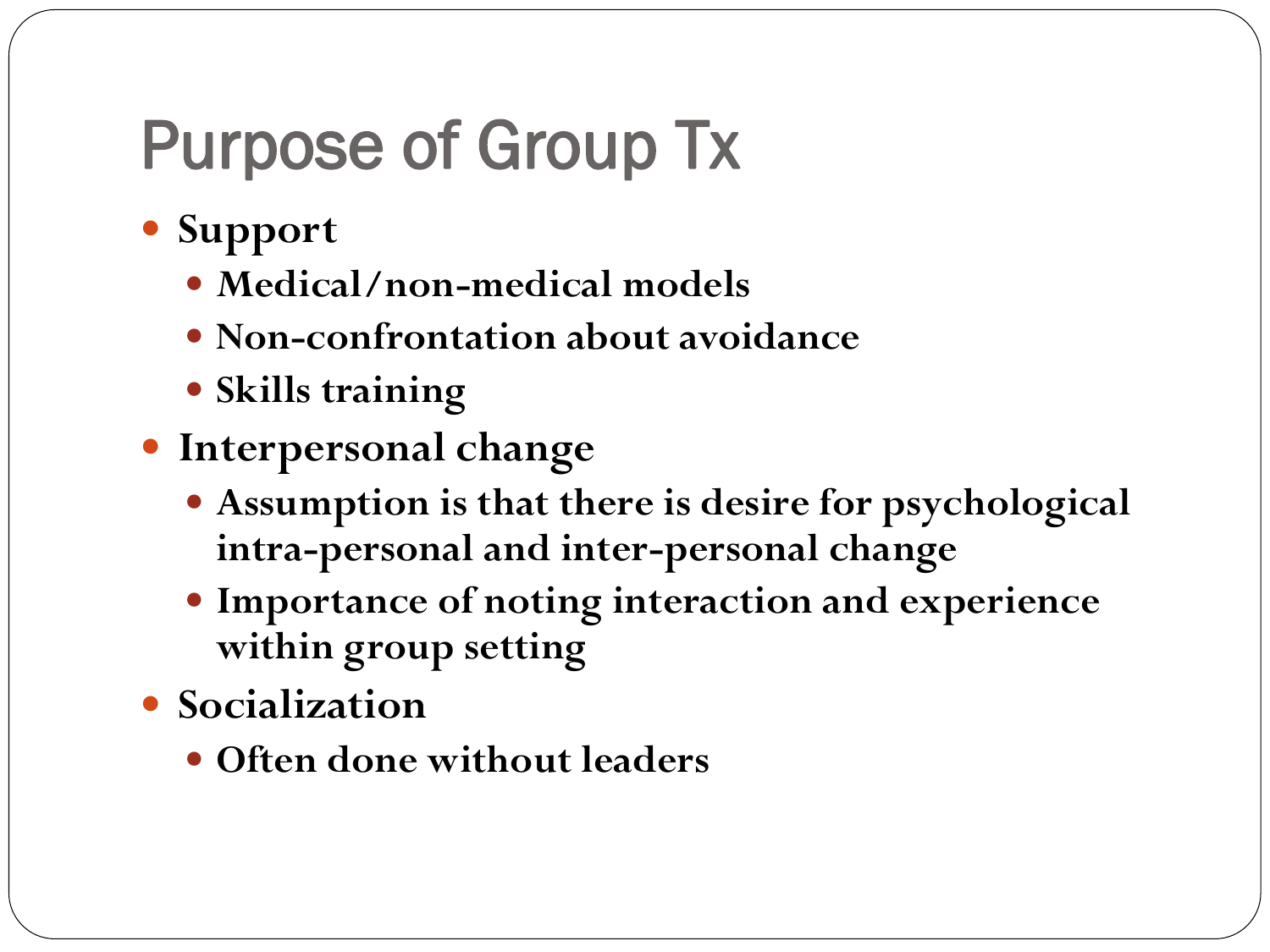# Group Pragmatics

- **Time**
	- **As size increases, time expands; generally 1.5 hrs**
	- **Frequency: weekly to monthly; more intensity for greater psychological movement**
- **Boundaries**
	- **Respect – information is kept within group**
	- **Courtesy; language**
	- **No sexual contact within or outside of group**
- **Safety**
	- **Physical, emotional**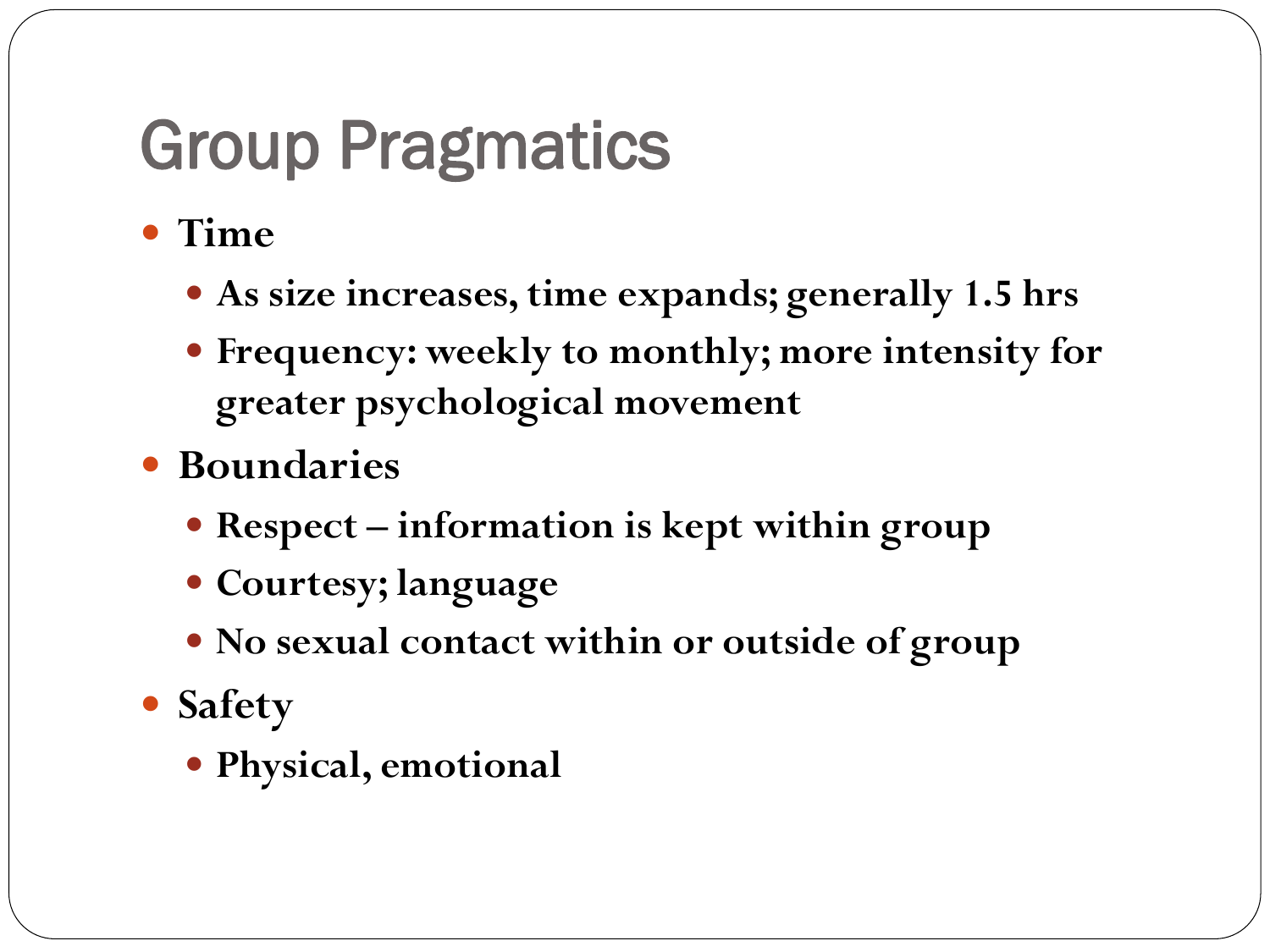#### Group Pragmatics

- **Leadership**
	- **Solo**
	- **Co-leaders**
- Notes/records
	- **During/after**
	- **Auditory or video-taping**
	- **Billing procedures and documentation**
- **Outcome measures**
	- **Measures of distress, motivation**
	- **Adherence, skill utilization**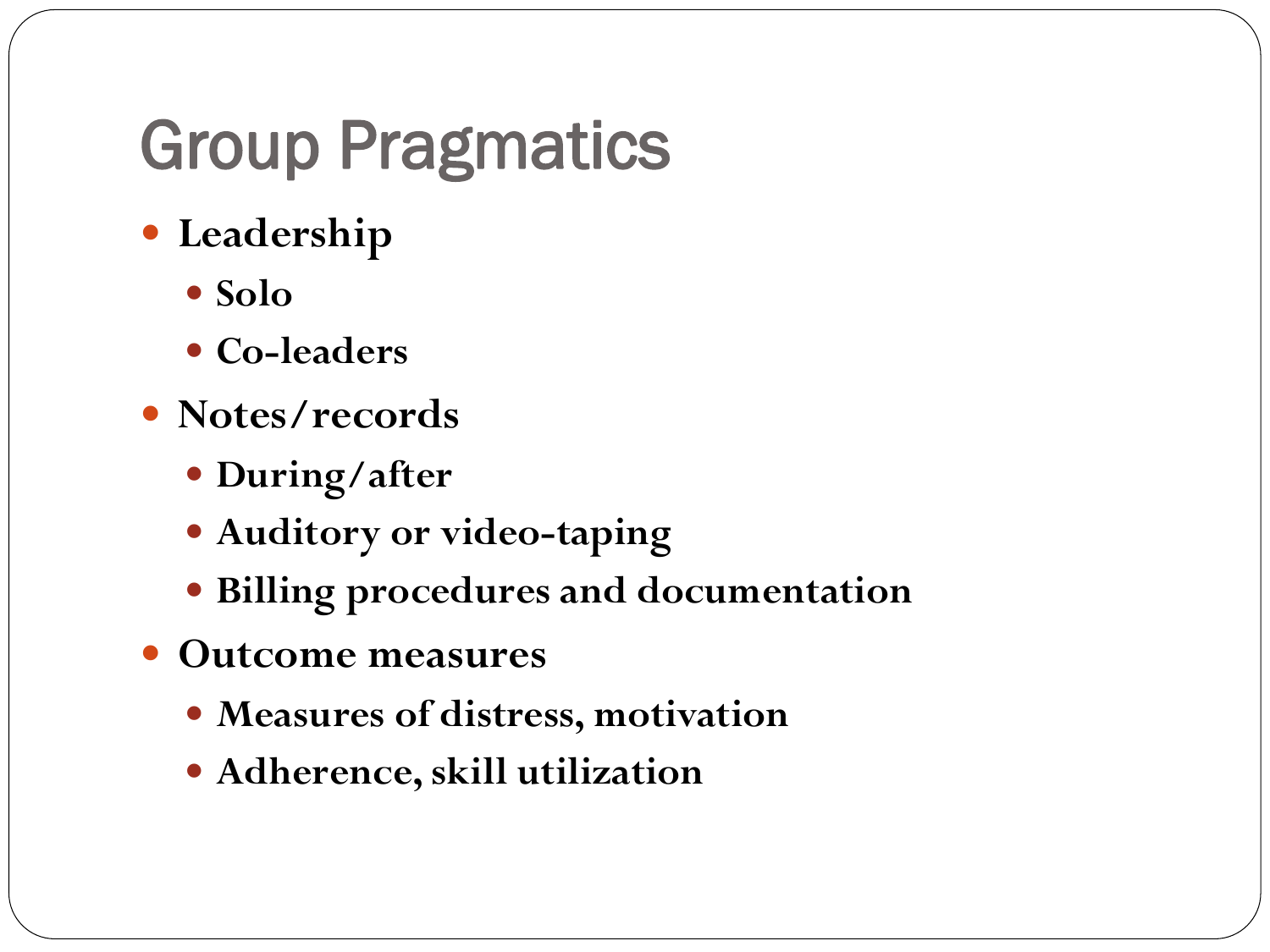# Group Therapy - dynamics

- **Sources of interpretation** 
	- **Material within group**
	- **?How much from outside sources**
- **Supervision** 
	- **1:1 (every session); monthly reviews; quarterly review**
	- **Peer supervision**
	- **Associations (professional support)**
- **Rate of change** 
	- **Usually slow to start; impact often more dramatic**
- **Multiple learning styles/adaptive techniques**
	- **Can use multiple modes, if anticipated**